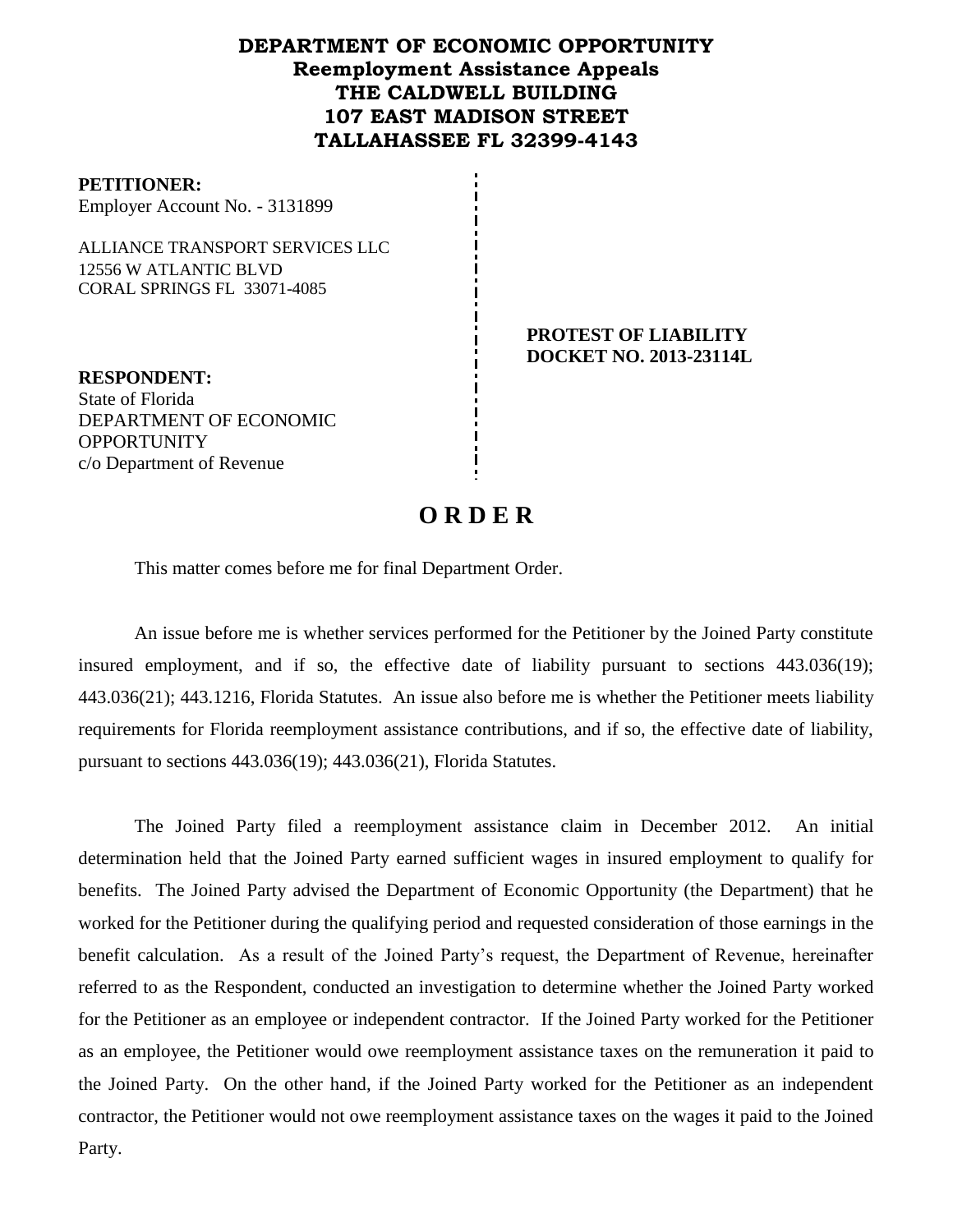Upon completing the investigation, the Respondent's auditor determined that the services performed by the Joined Party were in insured employment. The Petitioner was required to pay reemployment assistance taxes on wages it paid to the Joined Party.The Petitioner filed a timely protest of the determination.The claimant who requested the investigation was joined as a party because he had an interest in the outcome of the case.

A telephone hearing was held on July 10, 2013.The Petitioner, represented by its director, appeared and testified. The Respondent, represented by a Tax Specialist II, appeared and testified. The Joined Party appeared and testified on his own behalf. The Special Deputy issued a recommended order on August 7, 2013.

The Special Deputy's Findings of Fact recite as follows:

- 1. The Petitioner, Alliance Transport Services, LLC, is a Florida limited liability company which was formed effective November 15, 2007, and which is classified as a corporation for federal tax purposes. The Petitioner operates a business as a truck transportation broker. The Petitioner's director has been active in the operation of the business since its inception.
- 2. The Joined Party is an individual with over forty years experience in sales. In 2011 the Joined Party was employed by an ocean freight company but during the latter part of 2011 he was seeking other employment and posted his resume on the Internet. The Petitioner was seeking to hire a sales representative to sell domestic trucking services and contacted the Joined Party. The Joined Party informed the Petitioner that his experience in the sale of trucking services was as an adjunct to the sale of ocean and air freight, more or less as a person who would purchase the Petitioner's services rather than to sell the Petitioner's services. In spite of the Joined Party's lack of experience selling trucking services the Petitioner's director interviewed the Joined Party on or about February 3, 2012, and offered the position to the Joined Party at a salary of \$400 per week. The Joined Party was earning approximately \$35,000 per year in his current employment and he rejected the Petitioner's offer. The Petitioner then offered to pay the Joined Party \$400 per week plus a draw against future commissions of \$300 per week for a total of \$700 per week. The Joined Party accepted the Petitioner's offer.
- 3. On February 3, 2012, the Petitioner presented the Joined Party with several documents to sign, including an *Independent Contractor Agreement*, a *Confidentiality Agreement*, and a *Covenant Not to Compete*. The Joined Party signed the documents and, after resigning his existing employment, began performing services for the Petitioner on February 6, 2012.
- 4. The *Independent Contractor Agreement* states that the Joined Party is retained by the Petitioner as an Account Executive and that the time period for the Agreement is expected to be for a minimum of one year. The Agreement states that the Joined Party is an independent contractor, that the Joined Party is responsible for all state and federal taxes that apply to the Joined Party's wages, that the Petitioner will not withhold any taxes from the pay, and that the Joined Party is not eligible to receive any fringe benefits.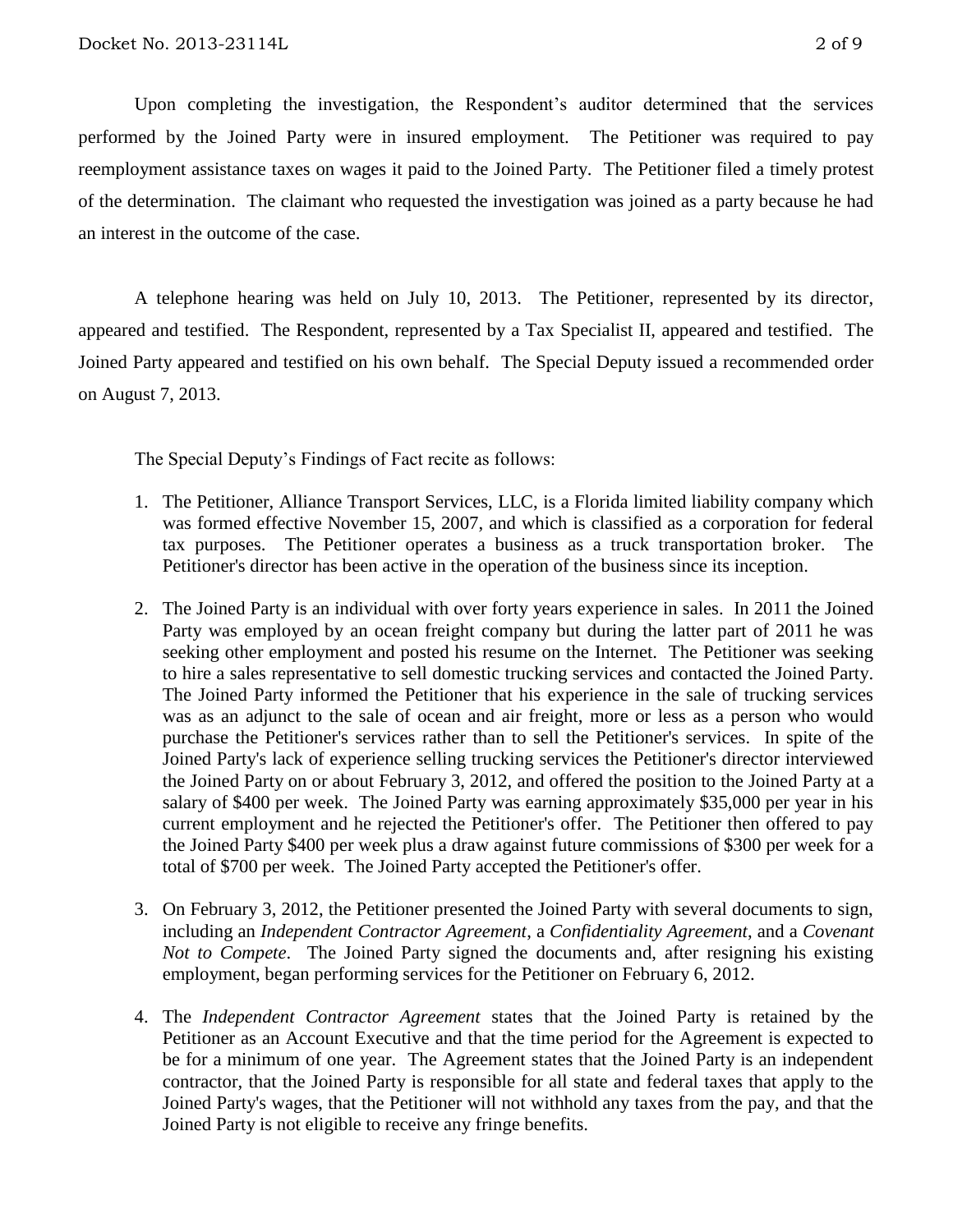- 5. The *Confidentiality Agreement* provides that the Joined Party agrees to hold all confidential or proprietary information or trade secrets in trust and confidence, agrees that such information shall be used only for the contemplated purpose and shall not be used for any other purpose or disclosed to any third party under any circumstances whatsoever, that the Joined Party may not make any copies of any written information, and that at the conclusion of discussions between the Petitioner and the Joined Party, or upon demand by the Petitioner, all information including written notes, photographs, or memoranda shall be promptly returned to the Petitioner.
- 6. The *Covenant Not to Compete* states that the Joined Party agrees "that for so long as he/she is an agent of the Corporation and for the five year period he/she ceases to be contracted by the Corporation (the 'Covenant Period') he/she will not directly or indirectly, either for himself/herself, or as agent, employee, officer, director, Trustee, consultant or shareholder, for or with any other person or persons, firms or corporations, engage in or become financially interested in, or participate in any capacity with any person or entity which shall compete with the Corporation, or solicit or contract with any customers or accounts of the Corporation existing at the effective date of severance."
- 7. Due to the Joined Party's extensive experience in sales the Petitioner's director determined that he did not need to train the Joined Party how to make sales. However, due to the Joined Party's lack of experience in the sale of trucking services the director instructed the Joined Party to observe the director so that the Joined Party could learn how to perform the work. The director told the Joined Party what to do and how to do it.
- 8. The director told the Joined Party that the Joined Party was required to work Monday through Friday from 9 AM until 5 PM. Almost all of the Joined Party's work was performed from the Petitioner's office. There were a few occasions when the director and the Joined Party met with a customer outside the Petitioner's office. On one of those occasions the customer was located near the Joined Party's home between the Joined Party's home and the Petitioner's office. On that occasion the Joined Party drove from his home to the customer's location and the Petitioner's director met the Joined Party at the customer's location. On all other occasions the Joined Party rode in the director's vehicle with the director.
- 9. The Joined Party was not free to come and go as he pleased. The Joined Party was required to request time off from work and to request permission if the Joined Party had to leave the office early.
- 10. The Petitioner provided the Joined Party with workspace in the Petitioner's office. The Petitioner provided all of the equipment and supplies that were needed to perform the work. The Petitioner provided the Joined Party with a company email address. The Joined Party did not have any expenses in connection with the work.
- 11. The Joined Party was responsible for cold calling prospective customers and accepting quote requests from companies that were interested in using the Petitioner's services. The Joined Party was then required to obtain a price quote from the Petitioner's director. The Joined Party was not allowed to deviate from the amount of the quote. If the prospective customer attempted to negotiate a lower price the Joined Party was required to present the customer's offer to the director for approval or rejection.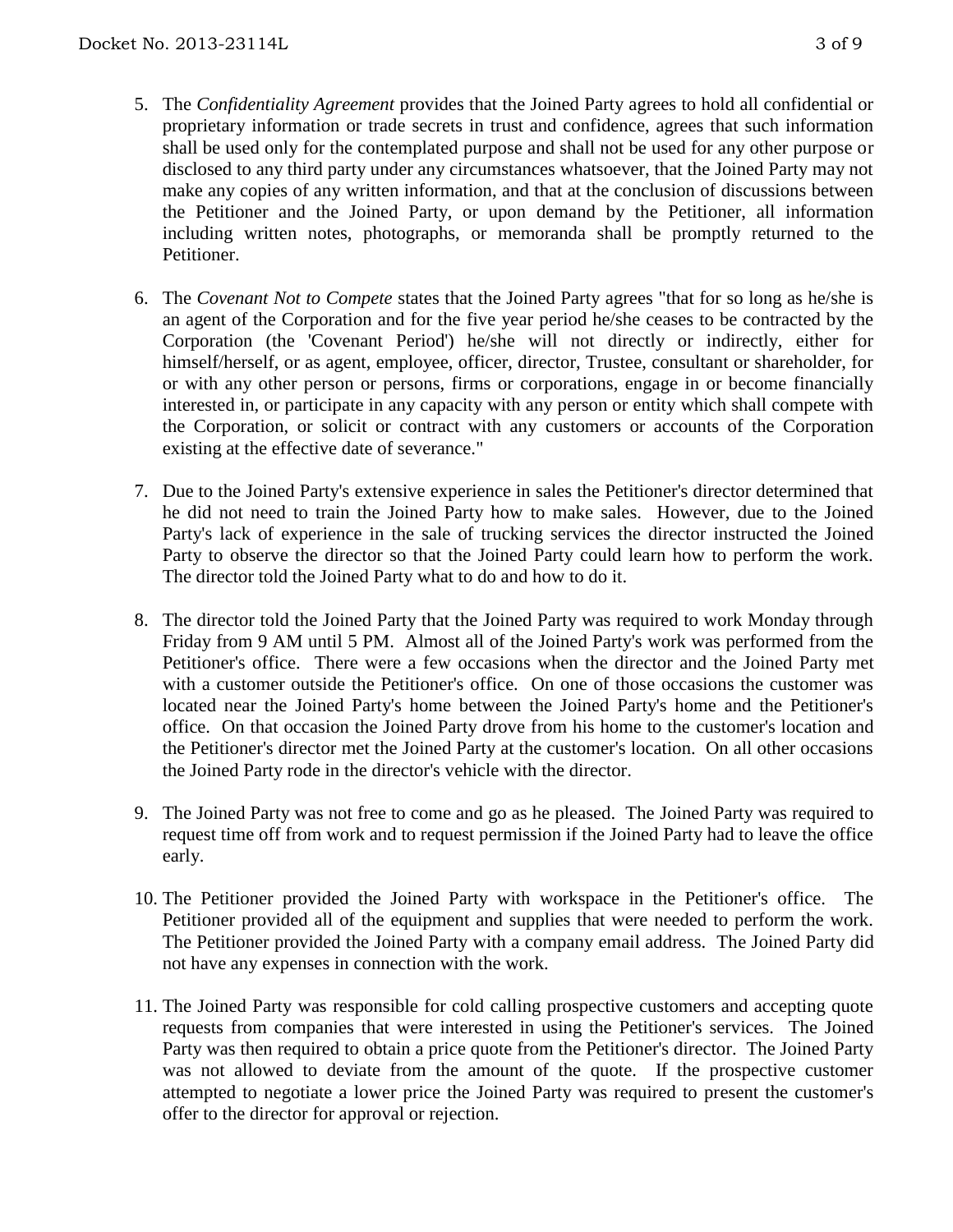- 12. The Petitioner decided to hire telephone solicitors to make the cold calls to generate leads for the Joined Party to contact. The director instructed the Joined Party to interview the applicants for the telephone solicitor position. After the Petitioner hired the telephone solicitors the Petitioner instructed the Joined Party to write a script for the telephone solicitors and to supervise the telephone solicitors. The telephone solicitors were paid by the Petitioner, not by the Joined Party.
- 13. The Petitioner paid the Joined Party on a weekly basis. No taxes were withheld from the pay and no fringe benefits, such as health insurance and paid vacations, were provided to the Joined Party. The Joined Party was aware that a portion of his earnings were considered to be a draw against commissions, however, the Petitioner never provided the Joined Party with an accounting to show the amount of the earned commissions or to show if the Joined Party's earned commissions were less than the draws.
- 14. The Joined Party did not have an investment in a business, did not have business liability insurance, did not have a business license or occupational license, did not advertise, and did not offer services to the general public.
- 15. Either party had the right to terminate the relationship at any time without incurring liability for breach of contract. On or about November 30, 2012, the Petitioner informed the Joined Party that the Petitioner was eliminating the draw. The Joined Party was unwilling to accept the elimination of the draw and discontinued performing services for the Petitioner.
- 16. The Joined Party filed an initial claim for unemployment compensation benefits, now know as reemployment assistance program benefits, effective December 2, 2012. The Joined Party established a valid claim for benefits based on his prior employment, however, he did not receive credit for his earnings with the Petitioner. As a result a *Request for Reconsideration of Monetary Determination* was filed and an investigation was assigned to the Department of Revenue to determine if the Joined Party performed services for the Petitioner as an employee or as an independent contractor.
- 17. During the course of the investigation the Department of Revenue determined that the Petitioner had never registered for payment of unemployment compensation tax. On January 24, 2013, the Department of Revenue issued a determination holding that the Joined Party performed services for the Petitioner as an employee and holding that the Petitioner was liable for payment of unemployment tax effective February 6, 2012. The Petitioner filed a timely protest on January 31, 2013.
- 18. The Petitioner has not required the Joined Party to repay any excess draws and has not made any decision to require the Joined Party to repay the excess draws at any time in the future.
- 19. In the middle of February 2013 the Petitioner reported the Joined Party's earnings to the Internal Revenue Service on Form 1099-MISC.

Based on these Findings of Fact, the Special Deputy recommended that the determination dated January 24, 2013, be affirmed. The Petitioner submitted exceptions on August 22, 2013. No other submissions were received from any party.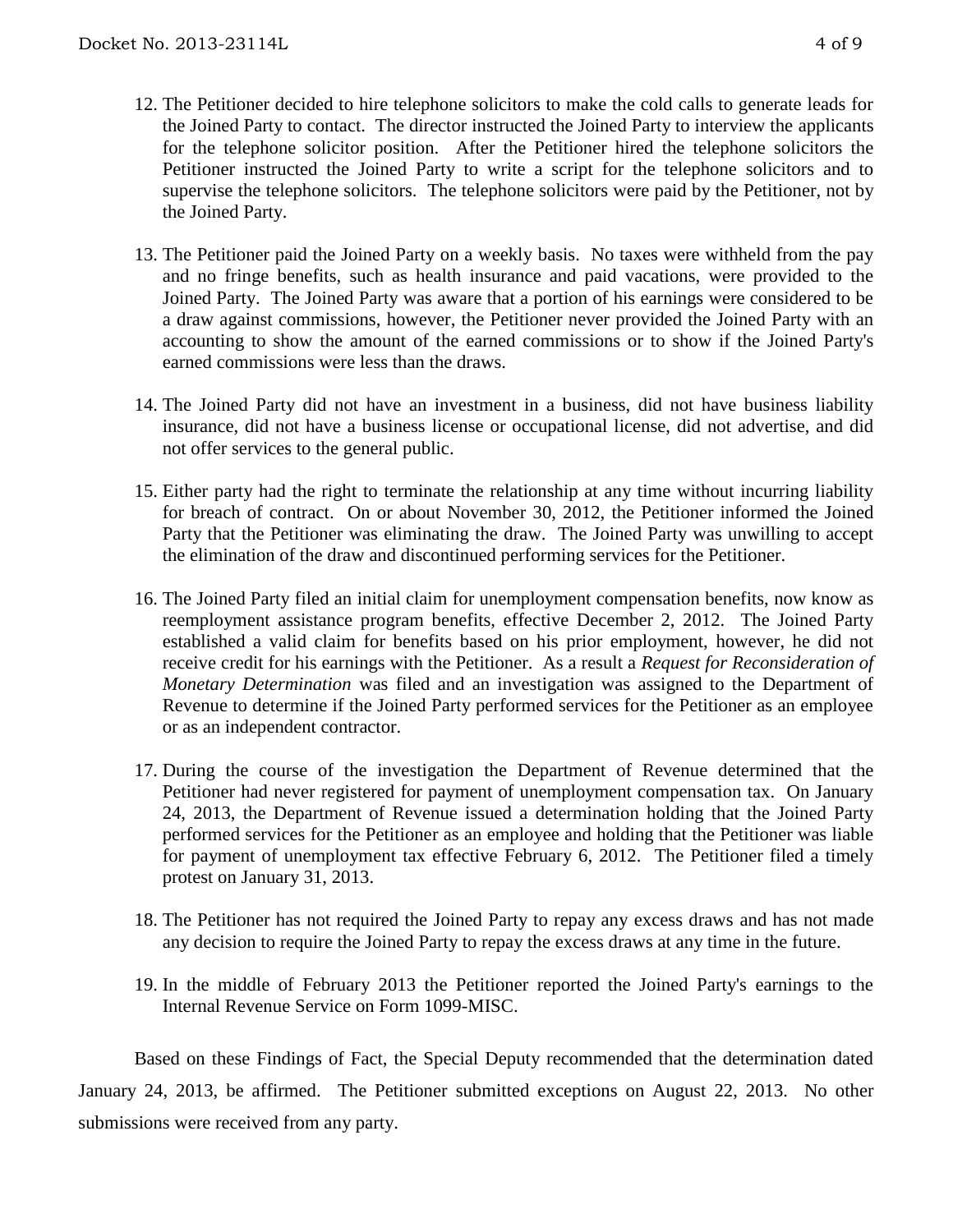With respect to the recommended order, section 120.57(1)(l), Florida Statutes, provides:

The agency may adopt the recommended order as the final order of the agency. The agency in its final order may reject or modify the conclusions of law over which it has substantive jurisdiction and interpretation of administrative rules over which it has substantive jurisdiction. When rejecting or modifying such conclusions of law or interpretation of administrative rule, the agency must state with particularity its reasons for rejecting or modifying such conclusion of law or interpretation of administrative rule and must make a finding that its substituted conclusion of law or interpretation of administrative rule is as or more reasonable than that which was rejected or modified. Rejection or modification of conclusions of law may not form the basis for rejection or modification of findings of fact. The agency may not reject or modify the findings of fact unless the agency first determines from a review of the entire record, and states with particularity in the order, that the findings of fact were not based upon competent substantial evidence or that the proceedings on which the findings were based did not comply with essential requirements of law.

With respect to exceptions, section  $120.57(1)(k)$ , Florida Statutes, provides, in pertinent part:

The agency shall allow each party 15 days in which to submit written exceptions to the recommended order. The final order shall include an explicit ruling on each exception, but an agency need not rule on an exception that does not clearly identify the disputed portion of the recommended order by page number or paragraph, that does not identify the legal basis for the exception, or that does not include appropriate and specific citations to the record.

The Petitioner's exceptions are addressed below. Also, the record of the case was carefully reviewed to determine whether the Special Deputy's Findings of Fact and Conclusions of Law were supported by the record, whether the proceedings complied with the substantial requirements of the law, and whether the Conclusions of Law reflect a reasonable application of the law to the facts.

The Petitioner takes exception to the Special Deputy's Findings of Fact. The Petitioner specifically takes exception to Findings of Fact #2, 7-13, and 17. The Petitioner also proposes alternative findings of fact and conclusions of law and requests consideration of evidence previously considered by the Special Deputy. Pursuant to section 120.57(1)(1), Florida Statutes, the Special Deputy is the trier of fact in an administrative hearing, and the Department may not reject or modify the Special Deputy's Findings of Fact unless the Department first determines from a review of the entire record that the findings of fact were not based upon competent substantial evidence. Also pursuant to section 120.57(1)(l), Florida Statutes, the Department may not reject or modify the Special Deputy's Conclusions of Law unless the Department first determines that the conclusions of law do not reflect a reasonable application of the law to the facts. A review of the record reveals that the Special Deputy resolved conflicts in evidence in favor of the Joined Party based on the record of the hearing.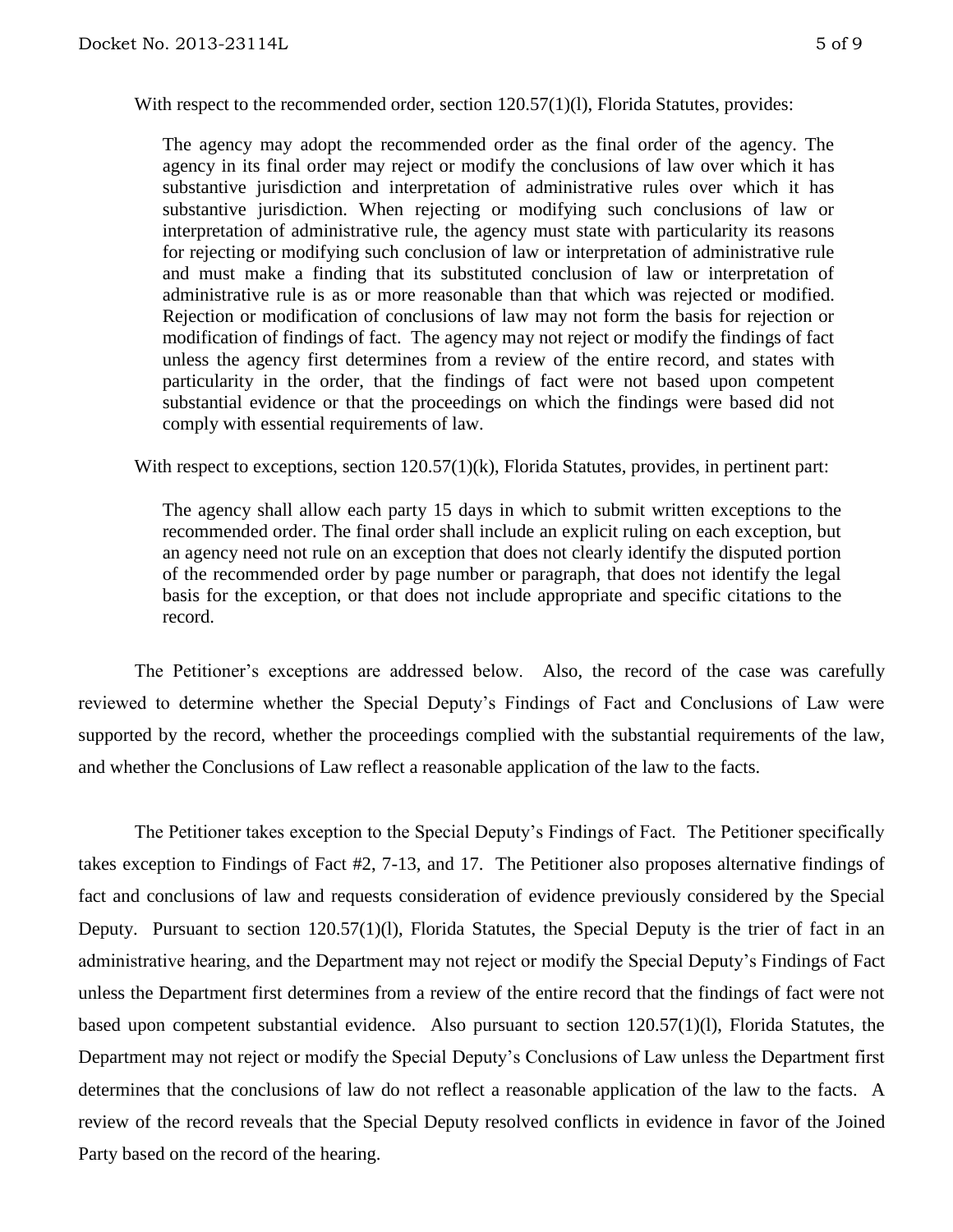A review of the record further reveals that the Special Deputy's Findings of Fact, including Findings of Fact #2, 7-13, and 17, are supported by competent substantial evidence in the record and the Special Deputy's Conclusions of Law reflect a reasonable application of the law to the facts. As a result, the Department may not modify or reject the Special Deputy's Findings of Fact or Conclusions of Law pursuant to section 120.57(1)(l), Florida Statutes, and accepts the findings of fact and conclusions of law as written by the Special Deputy. Accordingly, the Petitioner's exceptions are respectfully rejected.

A review of the record reveals that the Findings of Fact contained in the Recommended Order are based on competent, substantial evidence and that the proceedings on which the findings were based complied with the essential requirements of the law. The Special Deputy's Findings of Fact are thus adopted in this order. The Special Deputy's Conclusions of Law reflect a reasonable application of the law to the facts and are also adopted.

Having considered the Petitioner's exceptions, the record of this case, and the Recommended Order of the Special Deputy, I hereby adopt the Findings of Fact and Conclusions of Law of the Special Deputy as set forth in the Recommended Order. A copy of the Recommended Order is attached and incorporated in this order.

Therefore, it is ORDERED that the determination dated January 24, 2013, is AFFIRMED.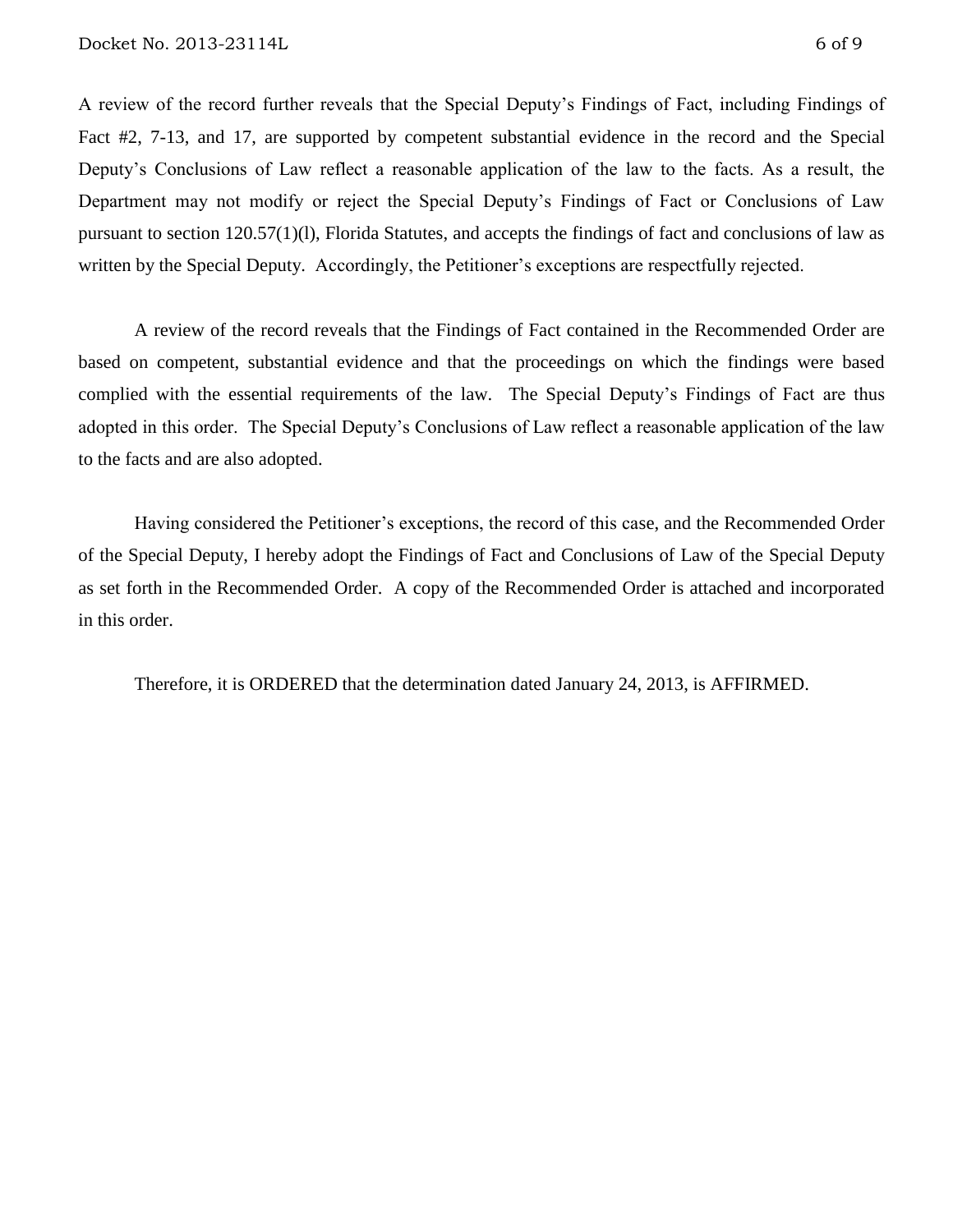#### **JUDICIAL REVIEW**

Any request for judicial review must be initiated within 30 days of the date the Order was filed. Judicial review is commenced by filing one copy of a *Notice of Appeal* with the DEPARTMENT OF ECONOMIC OPPORTUNITY at the address shown at the top of this *Order* and a second copy, with filing fees prescribed by law, with the appropriate District Court of Appeal. It is the responsibility of the party appealing to the Court to prepare a transcript of the record. If no court reporter was at the hearing, the transcript must be prepared from a copy of the Special Deputy's hearing recording, which may be requested from the Office of Appeals.

Cualquier solicitud para revisión judicial debe ser iniciada dentro de los 30 días a partir de la fecha en que la Orden fue registrada. La revisión judicial se comienza al registrar una copia de un *Aviso de Apelación* con la Agencia para la Innovación de la Fuerza Laboral [*DEPARTMENT OF ECONOMIC OPPORTUNITY]* en la dirección que aparece en la parte superior de este *Orden* y una segunda copia, con los honorarios de registro prescritos por la ley, con el Tribunal Distrital de Apelaciones pertinente. Es la responsabilidad de la parte apelando al tribunal la de preparar una transcripción del registro. Si en la audiencia no se encontraba ningún estenógrafo registrado en los tribunales, la transcripción debe ser preparada de una copia de la grabación de la audiencia del Delegado Especial [*Special Deputy*], la cual puede ser solicitada de la Oficina de Apelaciones.

Nenpòt demann pou yon revizyon jiridik fèt pou l kòmanse lan yon peryòd 30 jou apati de dat ke Lòd la te depoze a. Revizyon jiridik la kòmanse avèk depo yon kopi yon *Avi Dapèl* ki voye bay DEPARTMENT OF ECONOMIC OPPORTUNITY lan nan adrès ki parèt pi wo a, lan tèt *Lòd* sa a e yon dezyèm kopi, avèk frè depo ki preskri pa lalwa, bay Kou Dapèl Distrik apwopriye a. Se responsabilite pati k ap prezante apèl la bay Tribinal la pou l prepare yon kopi dosye a. Si pa te gen yon stenograf lan seyans lan, kopi a fèt pou l prepare apati de kopi anrejistreman seyans lan ke Adjwen Spesyal la te fè a, e ke w ka mande Biwo Dapèl la voye pou ou.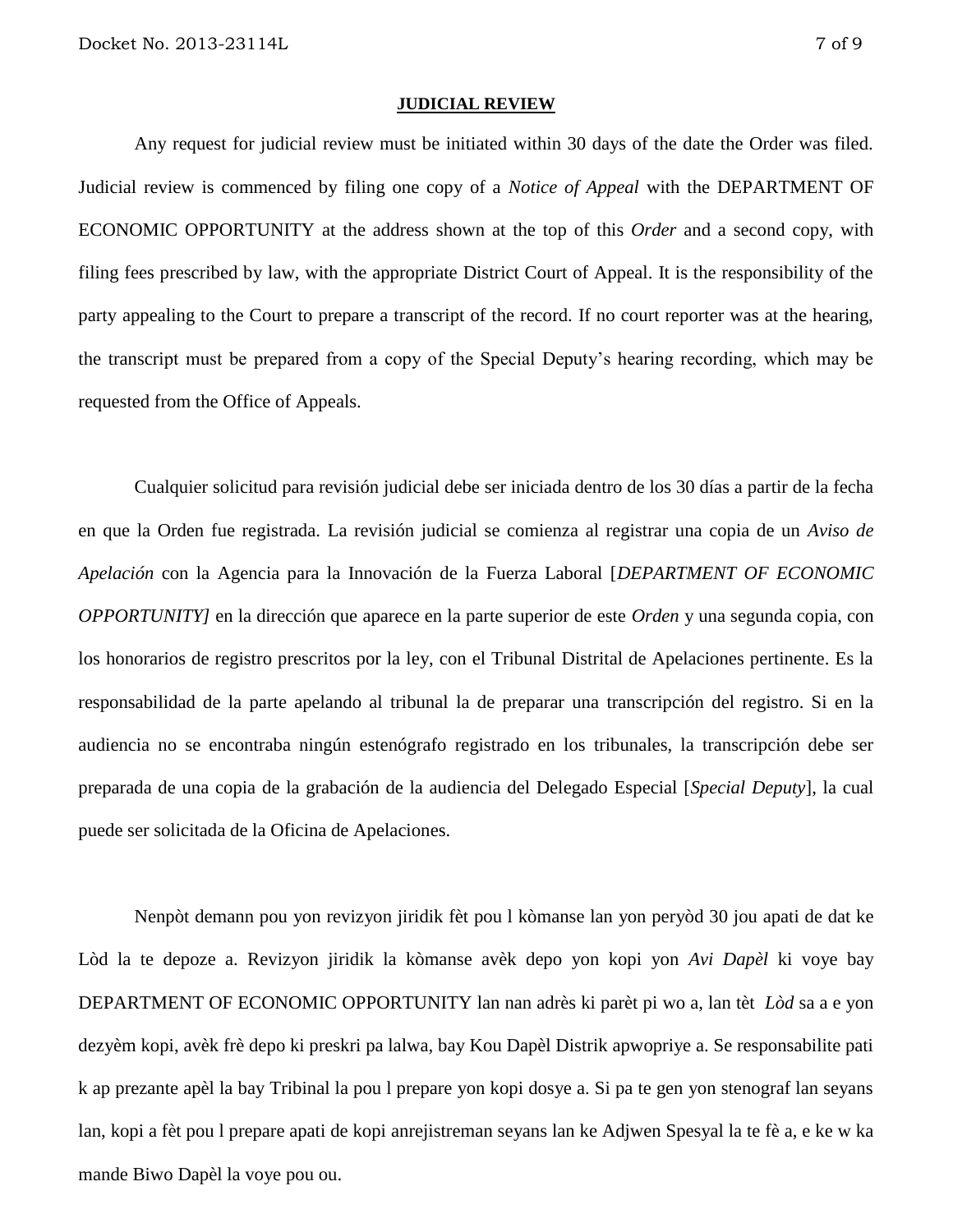DONE and ORDERED at Tallahassee, Florida, this \_\_\_\_\_\_\_ day of **October, 2013**.



Altemese Smith, Bureau Chief, Reemployment Assistance Program DEPARTMENT OF ECONOMIC OPPORTUNITY

FILED ON THIS DATE PURSUANT TO § 120.52, FLORIDA STATUTES, WITH THE DESIGNATED DEPARTMENT CLERK, RECEIPT OF WHICH IS HEREBY ACKNOWLEDGED.

 $\overline{\phantom{a}}$  ,  $\overline{\phantom{a}}$  ,  $\overline{\phantom{a}}$  ,  $\overline{\phantom{a}}$  ,  $\overline{\phantom{a}}$  ,  $\overline{\phantom{a}}$  ,  $\overline{\phantom{a}}$  ,  $\overline{\phantom{a}}$  ,  $\overline{\phantom{a}}$  ,  $\overline{\phantom{a}}$  ,  $\overline{\phantom{a}}$  ,  $\overline{\phantom{a}}$  ,  $\overline{\phantom{a}}$  ,  $\overline{\phantom{a}}$  ,  $\overline{\phantom{a}}$  ,  $\overline{\phantom{a}}$ DEPUTY CLERK DATE

### **CERTIFICATE OF SERVICE**

**I HEREBY CERTIFY that true and correct copies of the foregoing Final Order have been furnished to the persons listed below in the manner described, on the \_\_\_\_\_\_\_ day of October, 2013**.

Shoner D. Bans

SHANEDRA Y. BARNES, Special Deputy Clerk DEPARTMENT OF ECONOMIC OPPORTUNITY Reemployment Assistance Appeals 107 EAST MADISON STREET TALLAHASSEE FL 32399-4143

ALLIANCE TRANSPORT SERVICES LLC 12556 W ATLANTIC BLVD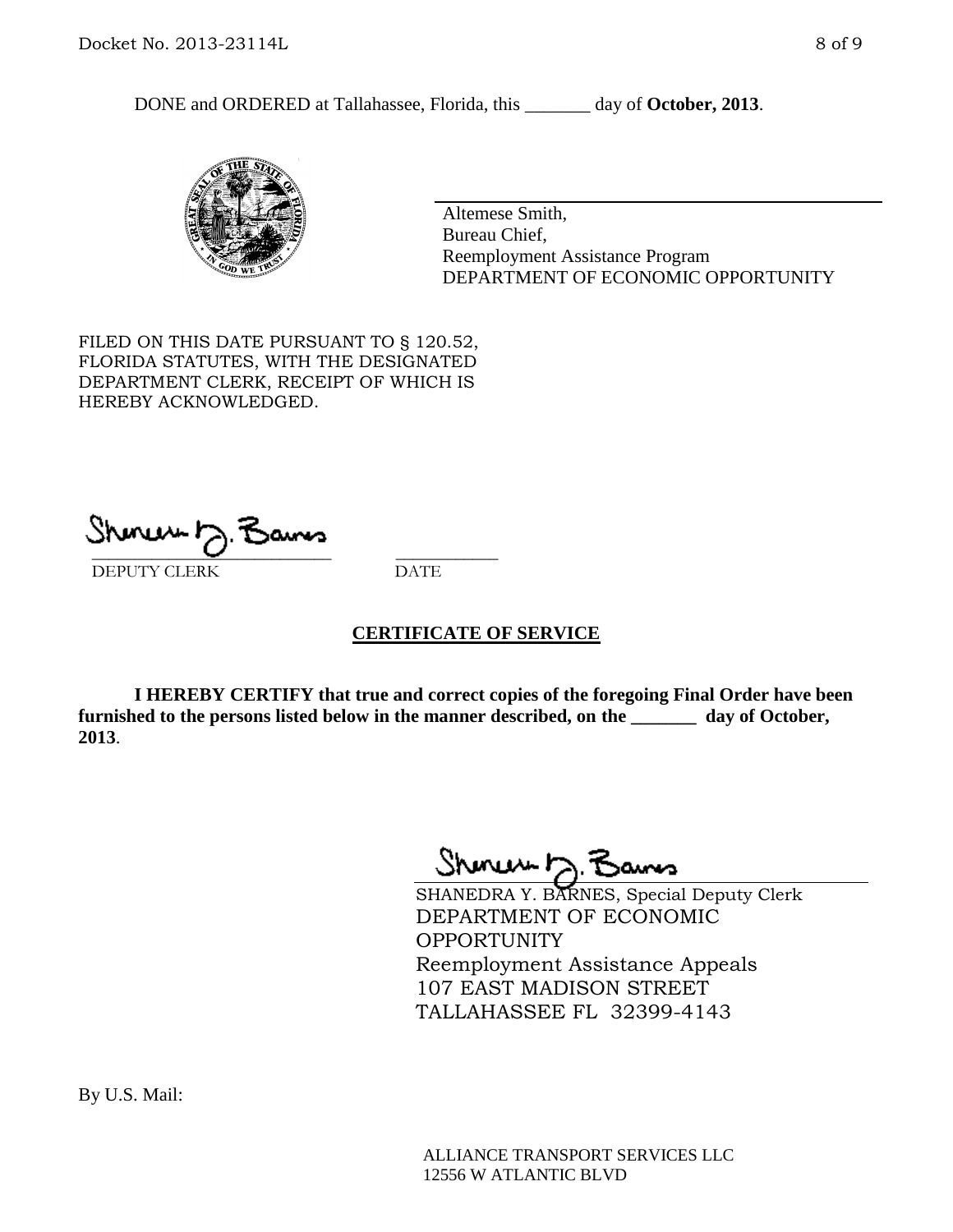#### CORAL SPRINGS FL 33071-4085

### LESTER BUSHMAN 10680 NW 12TH DRIVE PLANTATION FL 33322

DEPARTMENT OF REVENUE ATTN: JODY BURKE 4230-D LAFAYETTE ST. MARIANNA, FL 32446

FLORIDA DEPARTMENT OF REVENUE ATTN: MYRA TAYLOR PO BOX 6417 TALLAHASSEE FL 32314-6417

State of Florida DEPARTMENT OF ECONOMIC OPPORTUNITY c/o Department of Revenue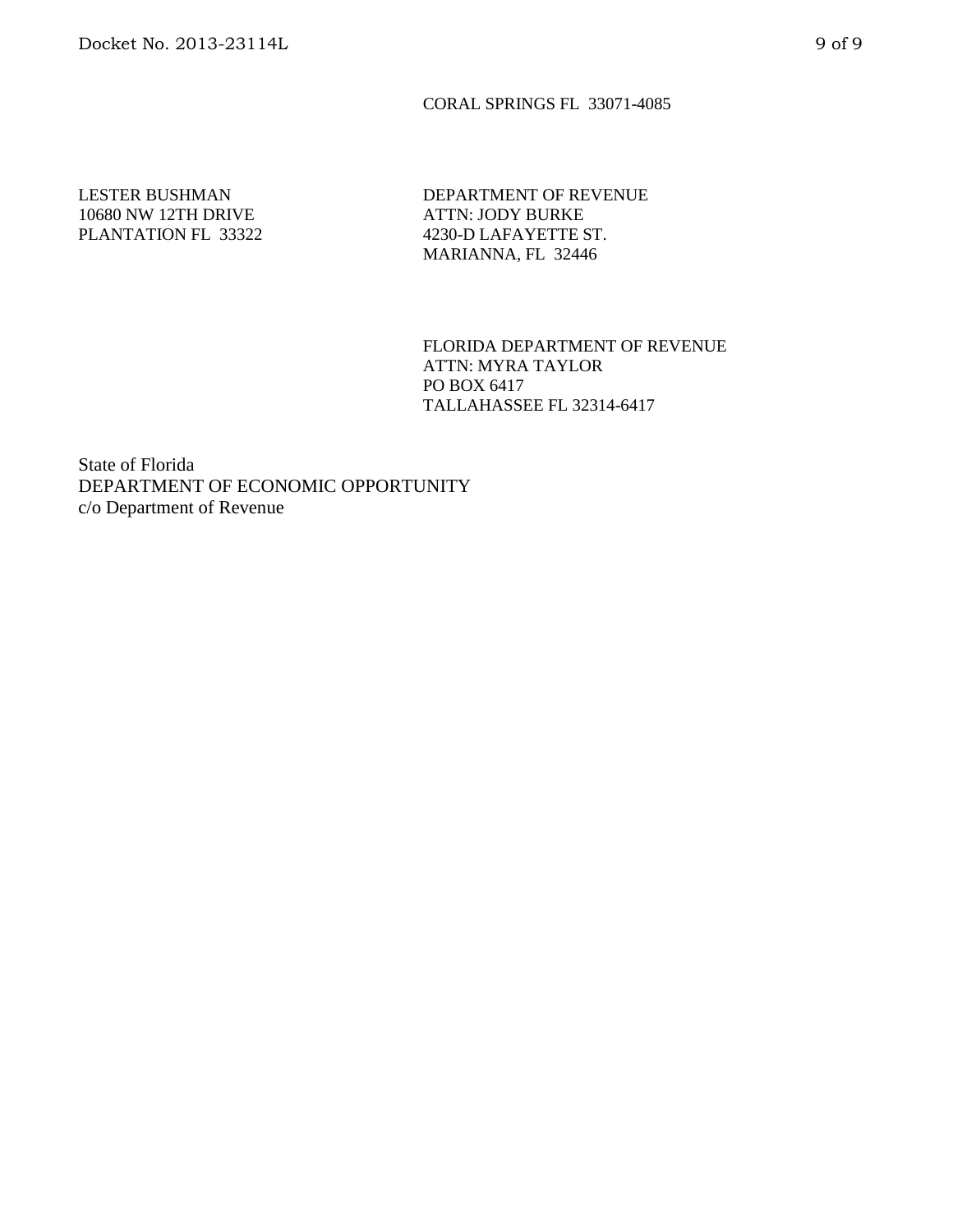### **DEPARTMENT OF ECONOMIC OPPORTUNITY Reemployment Assistance Appeals**

MSC 347 CALDWELL BUILDING 107 EAST MADISON STREET TALLAHASSEE FL 32399-4143

#### **PETITIONER:**

Employer Account No. - 3131899 ALLIANCE TRANSPORT SERVICES LLC 12556 W ATLANTIC BLVD CORAL SPRINGS FL 33071-4085

> **PROTEST OF LIABILITY DOCKET NO. 2013-23114L**

**RESPONDENT:** State of Florida DEPARTMENT OF ECONOMIC OPPORTUNITY c/o Department of Revenue

# **RECOMMENDED ORDER OF SPECIAL DEPUTY**

TO: Altemese Smith, Bureau Chief, Reemployment Assistance Program DEPARTMENT OF ECONOMIC OPPORTUNITY

This matter comes before the undersigned Special Deputy pursuant to the Petitioner's protest of the Respondent's determination dated January 24, 2013.

After due notice to the parties, a telephone hearing was held on July 10, 2013. The Petitioner, represented by its director, appeared and testified. The Respondent, represented by a Department of Revenue Tax Specialist II, appeared and testified. The Joined Party appeared and testified.

The record of the case, including the recording of the hearing and any exhibits submitted in evidence, is herewith transmitted. Proposed Findings of Fact and Conclusions of Law were received from the Petitioner.

### **Issue:**

Whether services performed for the Petitioner by the Joined Party constitute insured employment, and if so, the effective date of liability, pursuant to Section 443.036(19), 443.036(21); 443.1216, Florida Statutes.

Whether the Petitioner meets liability requirements for Florida reemployment assistance contributions, and if so, the effective date of liability, pursuant to Sections 443.036(19); 443.036(21), Florida Statutes.

### **Findings of Fact:**

1. The Petitioner, Alliance Transport Services, LLC, is a Florida limited liability company which was formed effective November 15, 2007, and which is classified as a corporation for federal tax purposes. The Petitioner operates a business as a truck transportation broker. The Petitioner's director has been active in the operation of the business since its inception.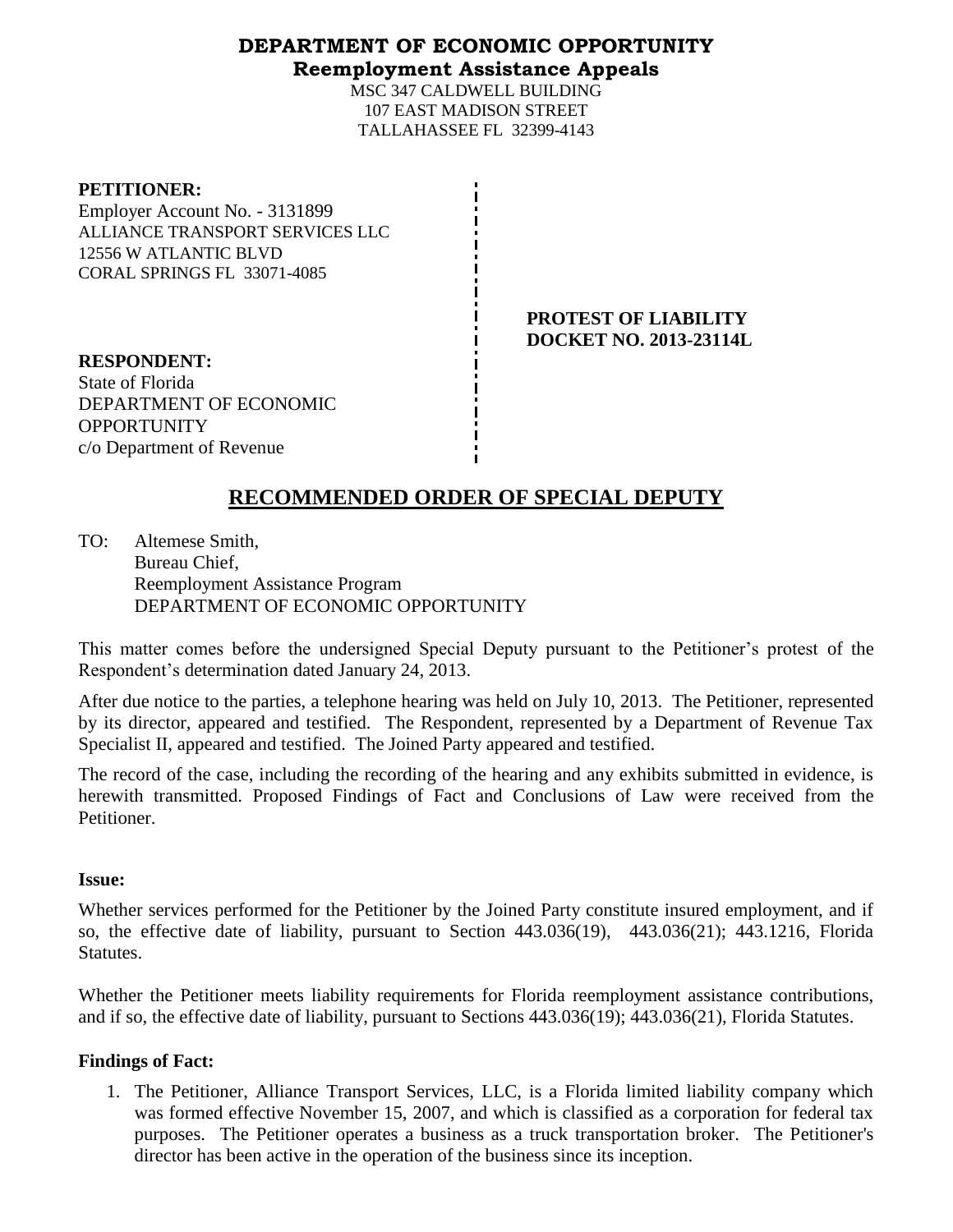- 2. The Joined Party is an individual with over forty years experience in sales. In 2011 the Joined Party was employed by an ocean freight company but during the latter part of 2011 he was seeking other employment and posted his resume on the Internet. The Petitioner was seeking to hire a sales representative to sell domestic trucking services and contacted the Joined Party. The Joined Party informed the Petitioner that his experience in the sale of trucking services was as an adjunct to the sale of ocean and air freight, more or less as a person who would purchase the Petitioner's services rather than to sell the Petitioner's services. In spite of the Joined Party's lack of experience selling trucking services the Petitioner's director interviewed the Joined Party on or about February 3, 2012, and offered the position to the Joined Party at a salary of \$400 per week. The Joined Party was earning approximately \$35,000 per year in his current employment and he rejected the Petitioner's offer. The Petitioner then offered to pay the Joined Party \$400 per week plus a draw against future commissions of \$300 per week for a total of \$700 per week. The Joined Party accepted the Petitioner's offer.
- 3. On February 3, 2012, the Petitioner presented the Joined Party with several documents to sign, including an *Independent Contractor Agreement*, a *Confidentiality Agreement*, and a *Covenant Not to Compete*. The Joined Party signed the documents and, after resigning his existing employment, began performing services for the Petitioner on February 6, 2012.
- 4. The *Independent Contractor Agreement* states that the Joined Party is retained by the Petitioner as an Account Executive and that the time period for the Agreement is expected to be for a minimum of one year. The Agreement states that the Joined Party is an independent contractor, that the Joined Party is responsible for all state and federal taxes that apply to the Joined Party's wages, that the Petitioner will not withhold any taxes from the pay, and that the Joined Party is not eligible to receive any fringe benefits.
- 5. The *Confidentiality Agreement* provides that the Joined Party agrees to hold all confidential or proprietary information or trade secrets in trust and confidence, agrees that such information shall be used only for the contemplated purpose and shall not be used for any other purpose or disclosed to any third party under any circumstances whatsoever, that the Joined Party may not make any copies of any written information, and that at the conclusion of discussions between the Petitioner and the Joined Party, or upon demand by the Petitioner, all information including written notes, photographs, or memoranda shall be promptly returned to the Petitioner.
- 6. The *Covenant Not to Compete* states that the Joined Party agrees "that for so long as he/she is an agent of the Corporation and for the five year period he/she ceases to be contracted by the Corporation (the 'Covenant Period') he/she will not directly or indirectly, either for himself/herself, or as agent, employee, officer, director, Trustee, consultant or shareholder, for or with any other person or persons, firms or corporations, engage in or become financially interested in, or participate in any capacity with any person or entity which shall compete with the Corporation, or solicit or contract with any customers or accounts of the Corporation existing at the effective date of severance."
- 7. Due to the Joined Party's extensive experience in sales the Petitioner's director determined that he did not need to train the Joined Party how to make sales. However, due to the Joined Party's lack of experience in the sale of trucking services the director instructed the Joined Party to observe the director so that the Joined Party could learn how to perform the work. The director told the Joined Party what to do and how to do it.
- 8. The director told the Joined Party that the Joined Party was required to work Monday through Friday from 9 AM until 5 PM. Almost all of the Joined Party's work was performed from the Petitioner's office. There were a few occasions when the director and the Joined Party met with a customer outside the Petitioner's office. On one of those occasions the customer was located near the Joined Party's home between the Joined Party's home and the Petitioner's office. On that occasion the Joined Party drove from his home to the customer's location and the Petitioner's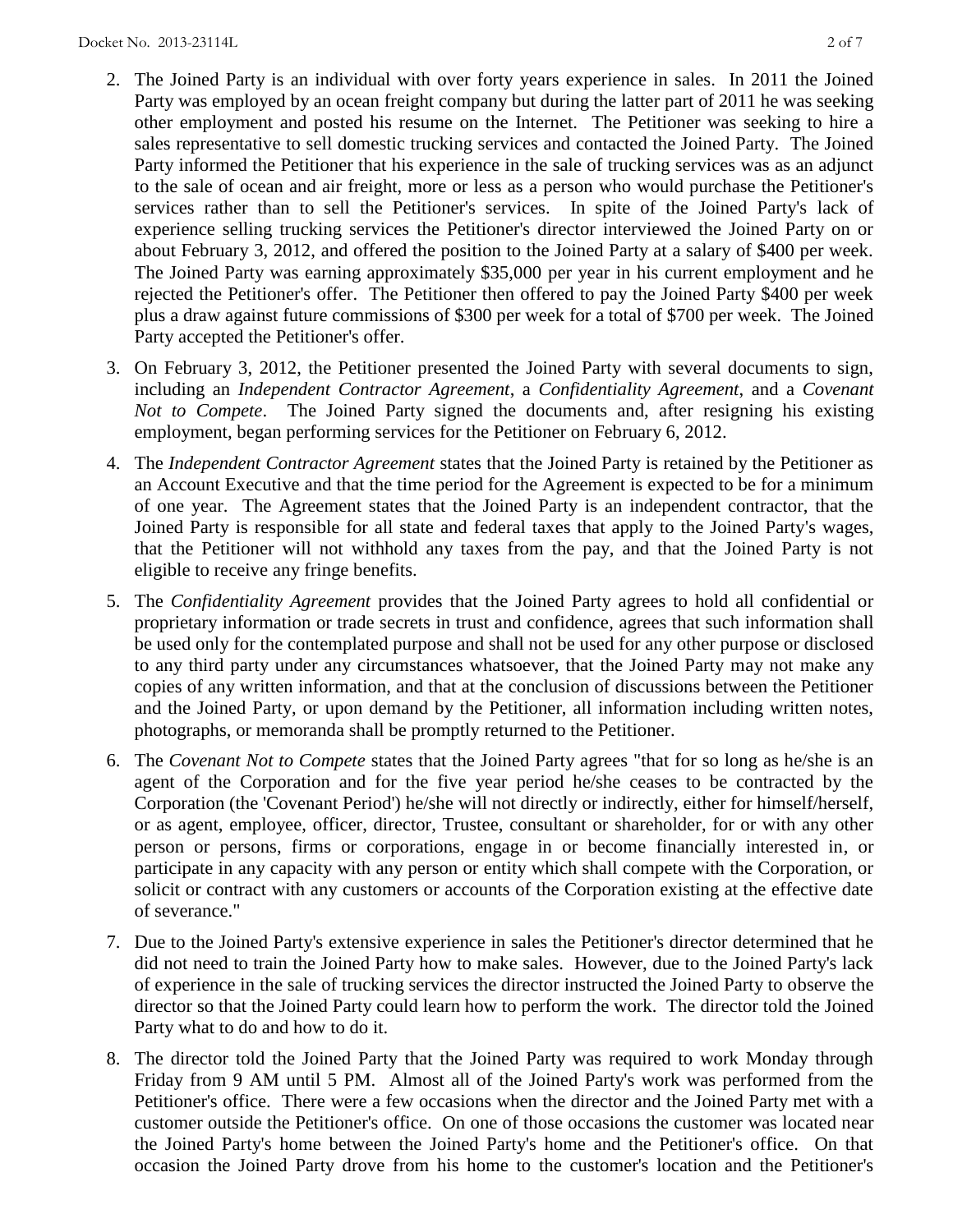director met the Joined Party at the customer's location. On all other occasions the Joined Party rode in the director's vehicle with the director.

- 9. The Joined Party was not free to come and go as he pleased. The Joined Party was required to request time off from work and to request permission if the Joined Party had to leave the office early.
- 10. The Petitioner provided the Joined Party with workspace in the Petitioner's office. The Petitioner provided all of the equipment and supplies that were needed to perform the work. The Petitioner provided the Joined Party with a company email address. The Joined Party did not have any expenses in connection with the work.
- 11. The Joined Party was responsible for cold calling prospective customers and accepting quote requests from companies that were interested in using the Petitioner's services. The Joined Party was then required to obtain a price quote from the Petitioner's director. The Joined Party was not allowed to deviate from the amount of the quote. If the prospective customer attempted to negotiate a lower price the Joined Party was required to present the customer's offer to the director for approval or rejection.
- 12. The Petitioner decided to hire telephone solicitors to make the cold calls to generate leads for the Joined Party to contact. The director instructed the Joined Party to interview the applicants for the telephone solicitor position. After the Petitioner hired the telephone solicitors the Petitioner instructed the Joined Party to write a script for the telephone solicitors and to supervise the telephone solicitors. The telephone solicitors were paid by the Petitioner, not by the Joined Party.
- 13. The Petitioner paid the Joined Party on a weekly basis. No taxes were withheld from the pay and no fringe benefits, such as health insurance and paid vacations, were provided to the Joined Party. The Joined Party was aware that a portion of his earnings were considered to be a draw against commissions, however, the Petitioner never provided the Joined Party with an accounting to show the amount of the earned commissions or to show if the Joined Party's earned commissions were less than the draws.
- 14. The Joined Party did not have an investment in a business, did not have business liability insurance, did not have a business license or occupational license, did not advertise, and did not offer services to the general public.
- 15. Either party had the right to terminate the relationship at any time without incurring liability for breach of contract. On or about November 30, 2012, the Petitioner informed the Joined Party that the Petitioner was eliminating the draw. The Joined Party was unwilling to accept the elimination of the draw and discontinued performing services for the Petitioner.
- 16. The Joined Party filed an initial claim for unemployment compensation benefits, now know as reemployment assistance program benefits, effective December 2, 2012. The Joined Party established a valid claim for benefits based on his prior employment, however, he did not receive credit for his earnings with the Petitioner. As a result a *Request for Reconsideration of Monetary Determination* was filed and an investigation was assigned to the Department of Revenue to determine if the Joined Party performed services for the Petitioner as an employee or as an independent contractor.
- 17. During the course of the investigation the Department of Revenue determined that the Petitioner had never registered for payment of unemployment compensation tax. On January 24, 2013, the Department of Revenue issued a determination holding that the Joined Party performed services for the Petitioner as an employee and holding that the Petitioner was liable for payment of unemployment tax effective February 6, 2012. The Petitioner filed a timely protest on January 31, 2013.
- 18. The Petitioner has not required the Joined Party to repay any excess draws and has not made any decision to require the Joined Party to repay the excess draws at any time in the future.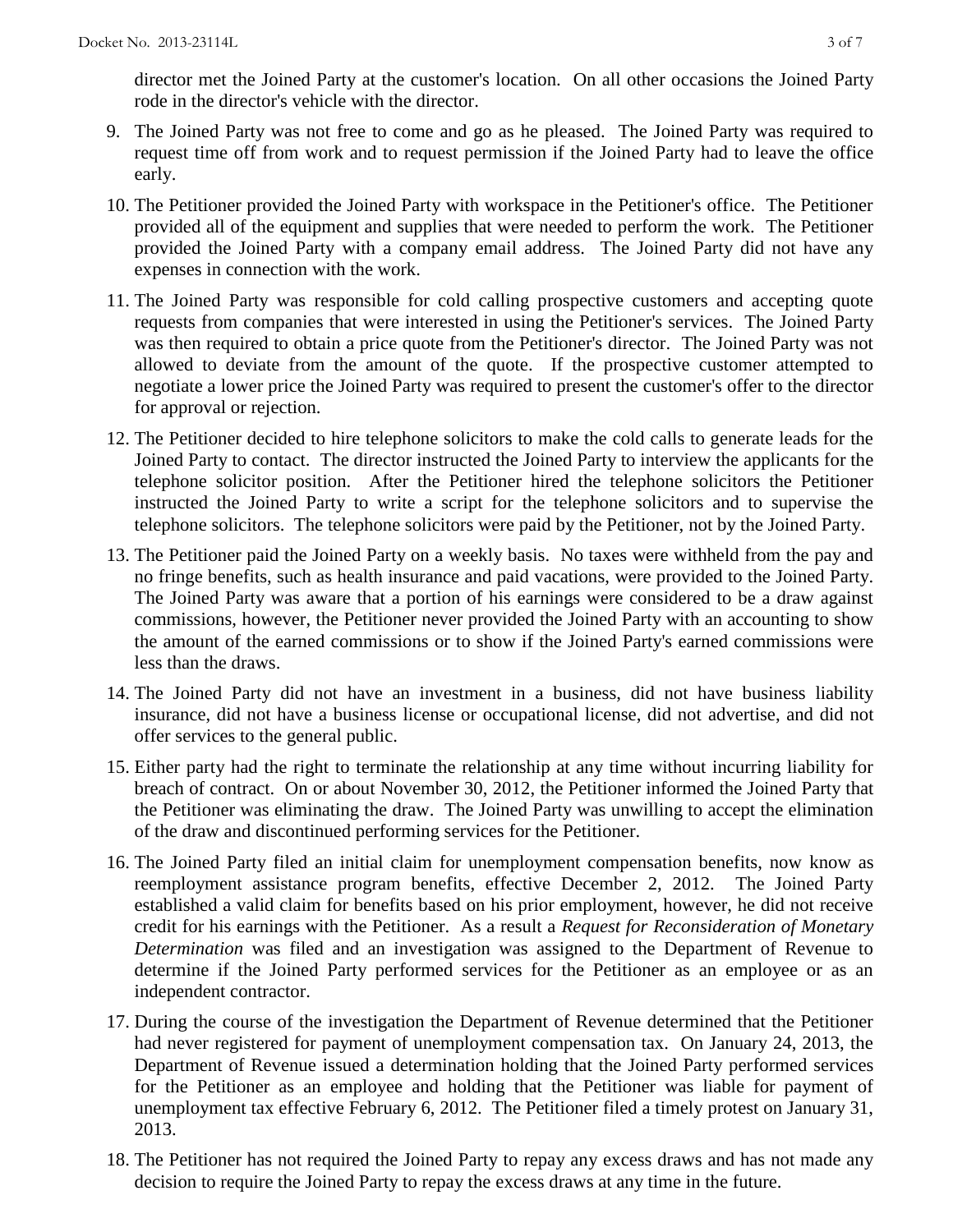19. In the middle of February 2013 the Petitioner reported the Joined Party's earnings to the Internal Revenue Service on Form 1099-MISC.

### **Conclusions of Law:**

- 20. The issue in this case, whether services performed for the Petitioner constitute employment subject to the Florida Reemployment Assistance Program Law, is governed by Chapter 443, Florida Statutes. Section 443.1216(1)(a)2., Florida Statutes, provides that employment subject to the chapter includes service performed by individuals under the usual common law rules applicable in determining an employer-employee relationship.
- 21. The Supreme Court of the United States held that the term "usual common law rules" is to be used in a generic sense to mean the "standards developed by the courts through the years of adjudication." United States v. W.M. Webb, Inc., 397 U.S. 179 (1970).
- 22. The Supreme Court of Florida adopted and approved the tests in 1 Restatement of Law, Agency 2d Section 220 (1958), for use to determine if an employment relationship exists. See Cantor v. Cochran, 184 So.2d 173 (Fla. 1966); Miami Herald Publishing Co. v. Kendall, 88 So.2d 276 (Fla. 1956); Magarian v. Southern Fruit Distributors, 1 So.2d 858 (Fla. 1941); see also Kane Furniture Corp. v. R. Miranda, 506 So.2d 1061 (Fla. 2d DCA 1987). In Brayshaw v. Agency for Workforce Innovation, et al; 58 So.3d 301 (Fla. 1st DCA 2011) the court stated that the statute does not refer to other rules or factors for determining the employment relationship and, therefore, the Department is limited to applying only Florida common law in determining the nature of an employment relationship.
- 23. Restatement of Law is a publication, prepared under the auspices of the American Law Institute, which explains the meaning of the law with regard to various court rulings. The Restatement sets forth a nonexclusive list of factors that are to be considered when judging whether a relationship is an employment relationship or an independent contractor relationship.
- 24. 1 Restatement of Law, Agency 2d Section 220 (1958) provides:
	- (1) A servant is a person employed to perform services for another and who, in the performance of the services, is subject to the other's control or right of control.
	- (2) The following matters of fact, among others, are to be considered:
		- (a) the extent of control which, by the agreement, the business may exercise over the details of the work;
		- (b) whether or not the one employed is engaged in a distinct occupation or business;
		- (c) the kind of occupation, with reference to whether, in the locality, the work is usually done under the direction of the employer or by a specialist without supervision;
		- (d) the skill required in the particular occupation;
		- (e) whether the employer or the worker supplies the instrumentalities, tools, and the place of work for the person doing the work;
		- (f) the length of time for which the person is employed;
		- (g) the method of payment, whether by the time or by the job;
		- (h) whether or not the work is a part of the regular business of the employer;
		- (i) whether or not the parties believe they are creating the relation of master and servant;
		- (j) whether the principal is or is not in business.
- 25. Comments in the Restatement explain that the word "servant" does not exclusively connote manual labor, and the word "employee" has largely replaced "servant" in statutes dealing with various aspects of the working relationship between two parties.
- 26. In Department of Health and Rehabilitative Services v. Department of Labor & Employment Security, 472 So.2d 1284 (Fla. 1<sup>st</sup> DCA 1985) the court confirmed that the factors listed in the Restatement are the proper factors to be considered in determining whether an employer-employee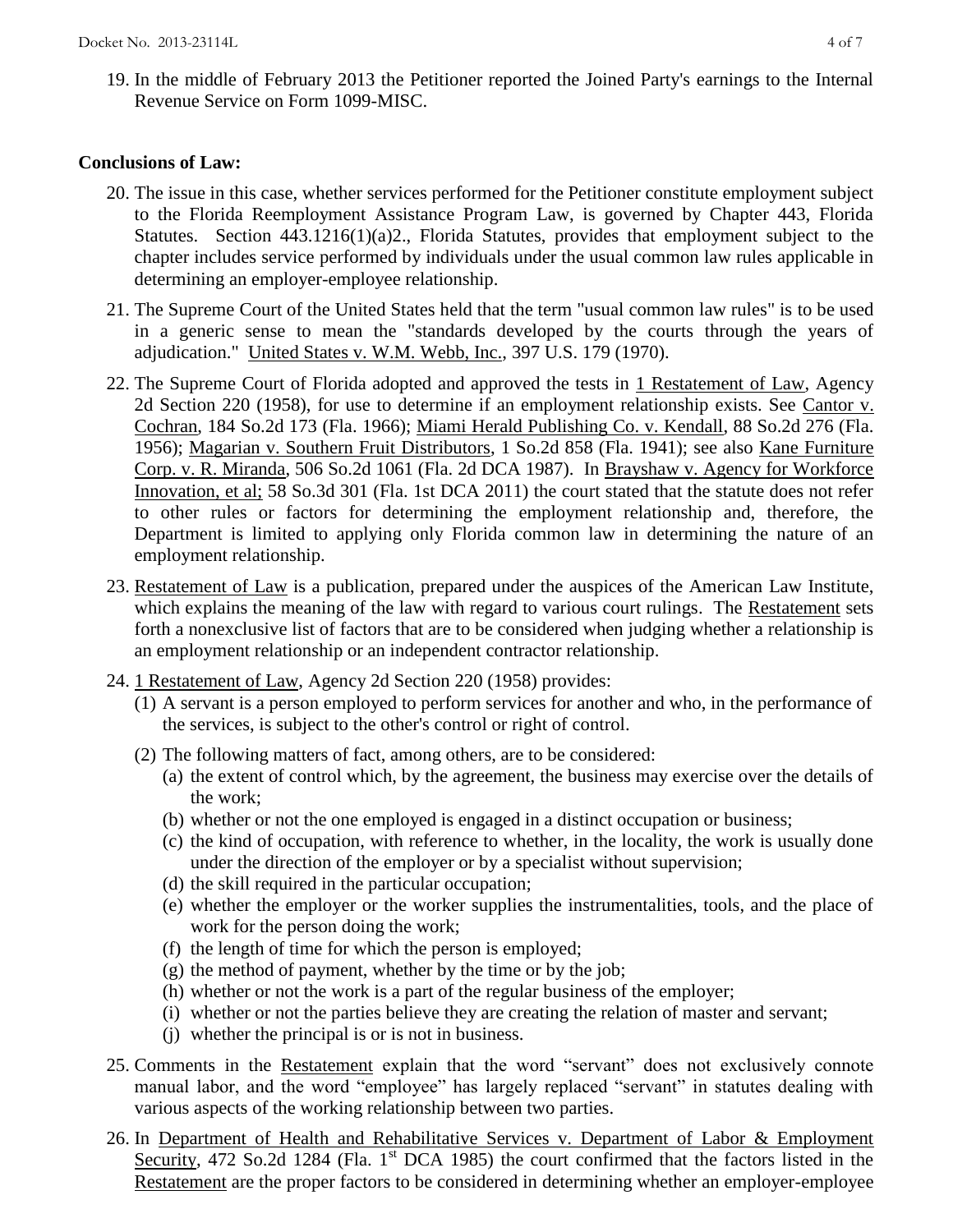relationship exists. However, in citing La Grande v. B&L Services, Inc., 432 So.2d 1364, 1366 (Fla.  $1<sup>st</sup> DCA$  1983), the court acknowledged that the question of whether a person is properly classified an employee or an independent contractor often can not be answered by reference to "hard and fast" rules, but rather must be addressed on a case-by-case basis.

- 27. The Petitioner and the Joined Party entered into a written *Independent Contractor Agreement* which states, unequivocally, that the Joined Party was retained by the Petitioner as an independent contractor. The Florida Supreme Court held that in determining the status of a working relationship, the agreement between the parties should be examined if there is one. The agreement should be honored, unless other provisions of the agreement, or the actual practice of the parties, demonstrate that the agreement is not a valid indicator of the status of the working relationship. Keith v. News & Sun Sentinel Co., 667 So.2d 167 (Fla. 1995). In Justice v. Belford Trucking Company, Inc., 272 So.2d 131 (Fla. 1972), a case involving an independent contractor agreement which specified that the worker was not to be considered the employee of the employing unit at any time, under any circumstances, or for any purpose, the Florida Supreme Court commented "while the obvious purpose to be accomplished by this document was to evince an independent contractor status, such status depends not on the statements of the parties but upon all the circumstances of their dealings with each other."
- 28. The Petitioner's business is to sell transportation services as a broker. It was the Joined Party's responsibility to sell the transportation services for the Petitioner. The services performed by the Joined Party for the Petitioner were not separate and distinct from the Petitioner's business but were an integral and necessary part of the Petitioner's business.
- 29. The Joined Party performed the majority of the services from the Petitioner's office. The Petitioner provided the workspace and all equipment and supplies that were needed to perform the work. The Joined Party did not have any expenses in connection with the work and was not at risk of suffering a financial loss from performing services.
- 30. The Joined Party performed sales work for the Petitioner. Although the Joined Party had forty years of experience in sales, it was not shown that any skill or special knowledge was needed to perform the work. The greater the skill or special knowledge required to perform the work, the more likely the relationship will be found to be one of independent contractor. Florida Gulf Coast Symphony v. Florida Department of Labor & Employment Sec., 386 So.2d 259 (Fla. 2d DCA 1980)
- 31. The Petitioner determined the days and hours of work and determined that the Joined Party would be paid \$700 per week. Although there was conflicting testimony concerning whether the entire \$700 was a draw or whether only \$300 of the payment was a draw, the Petitioner affirmatively testified that no decision has been made to require the Joined Party to repay any excess draws. In the absence of a specific undertaking to repay the amount of a draw against commission the draw is considered as a plain and simple salary. Lester v. Kahn-McKnight Company, Inc., 521 So. 2d 312 (Fla. 3rd DCA 1988) Thus, it is concluded that the Joined Party was paid by time worked rather than by production or by the job. Section 443.1217(1), Florida Statutes, provides that the wages subject to the Reemployment Assistance Program Law include all remuneration for employment including commissions, bonuses, back pay awards, and the cash value of all remuneration in any medium other than cash. The fact that the Petitioner chose not to withhold payroll taxes from the pay does not, standing alone, establish an independent contractor relationship.
- 32. The *Independent Contractor Agreement* states that the term of the Agreement is "expected to be a minimum of one year." The Joined Party performed services for the Petitioner for a period of approximately ten months. Either party could terminate the relationship at any time without incurring liability for breach of contract. These facts reveal the existence of an at-will relationship of relative permanence. In Cantor v. Cochran, 184 So.2d 173 (Fla. 1966), the court in quoting 1 Larson, Workmens' Compensation Law, Section 44.35 stated: "The power to fire is the power to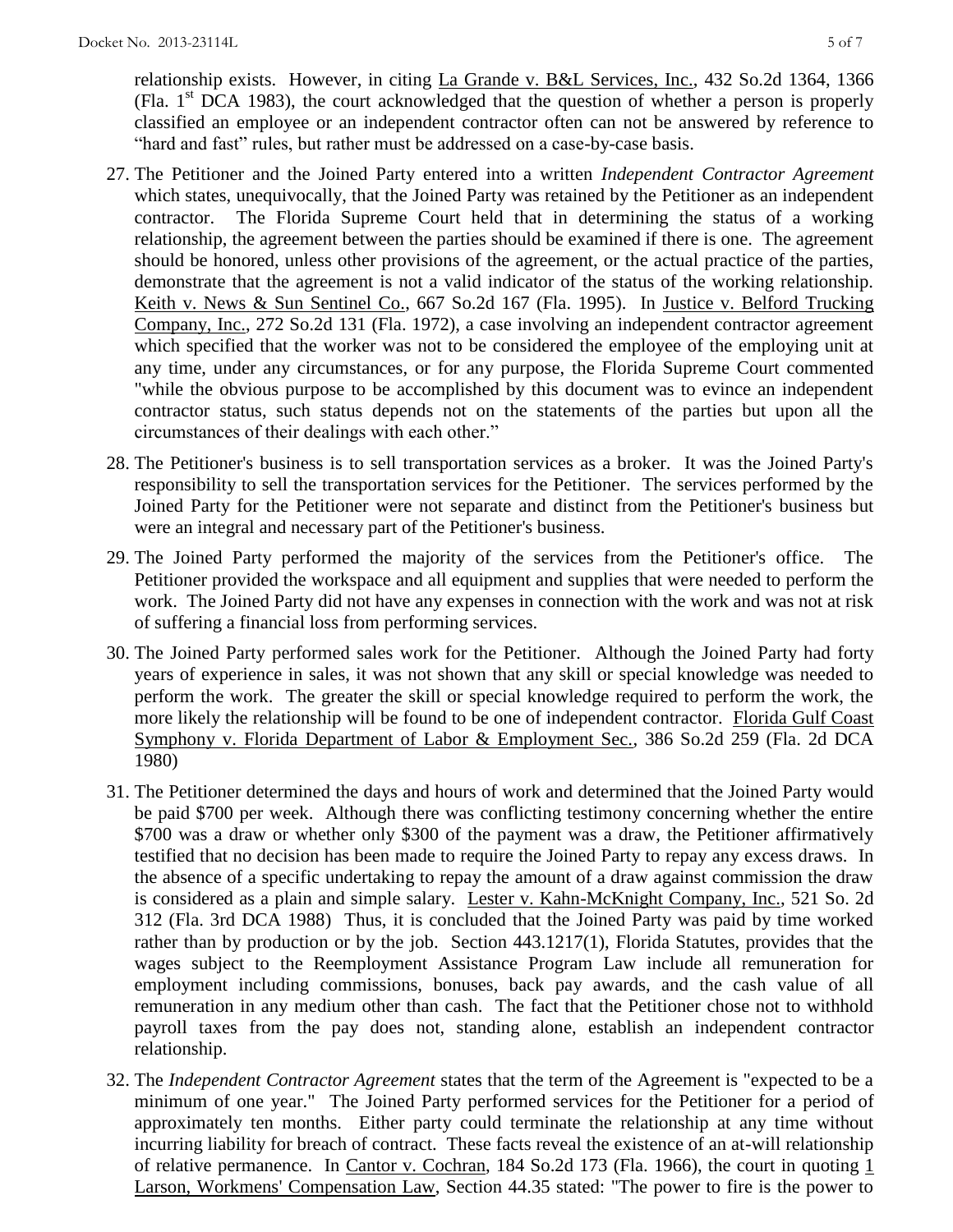control. The absolute right to terminate the relationship without liability is not consistent with the concept of independent contractor, under which the contractor should have the legal right to complete the project contracted for and to treat any attempt to prevent completion as a breach of contract."

- 33. The Petitioner controlled what work was performed, where it was performed, when it was performed, and how it was performed. Whether a worker is an employee or an independent contractor is determined by measuring the control exercised by the employer over the worker. If the control exercised extends to the manner in which a task is to be performed, then the worker is an employee rather than an independent contractor. In Cawthon v. Phillips Petroleum Co., 124 So 2d 517 (Fla. 2d DCA 1960) the court explained: Where the employee is merely subject to the control or direction of the employer as to the result to be procured, he is an independent contractor; if the employee is subject to the control of the employer as to the means to be used, then he is not an independent contractor.
- 34. Section 443.1215, Florida Statutes, provides:
	- (1) Each of the following employing units is an employer subject to this chapter:
		- (a) An employing unit that:
			- 1. In a calendar quarter during the current or preceding calendar year paid wages of at least \$1,500 for service in employment; or
			- 2. For any portion of a day in each of 20 different calendar weeks, regardless of whether the weeks were consecutive, during the current or the preceding calendar year, employed at least one individual in employment, irrespective of whether the same individual was in employment during each day.
- 35. Section 443.036(20)(c), Florida Statutes provides that a person who is an officer of a corporation, or a member of a limited liability company classified as a corporation for federal income tax purposes, and who performs services for the corporation or limited liability company in this state, regardless of whether those services are continuous, is deemed an employee of the corporation or the limited liability company during all of each week of his or her tenure of office, regardless of whether he or she is compensated for those services. Services are presumed to be rendered for the corporation in cases in which the officer is compensated by means other than dividends upon shares of stock of the corporation owned by him or her.
- 36. The Petitioner's director is a member of a limited liability company which is classified as a corporation for federal income tax purposes. The Petitioner's director is an employee of the Petitioner. Thus, the Petitioner has had at least one employee during twenty weeks of a calendar year prior to the date that the Joined Party began performing services for the Petitioner. In addition, since the Joined Party began performing services on February 6, 2012, and since the Joined Party was paid \$700 per week, the Petitioner would have paid wages of at least \$1,500 during the first quarter 2012. Therefore, it is concluded that the Petitioner has established liability for payment of reemployment assistance program taxes and that the services performed for the Petitioner by the Joined Party constitute insured employment.

**Recommendation:** It is recommended that the determination dated January 24, 2013, be AFFIRMED. Respectfully submitted on August 7, 2013.